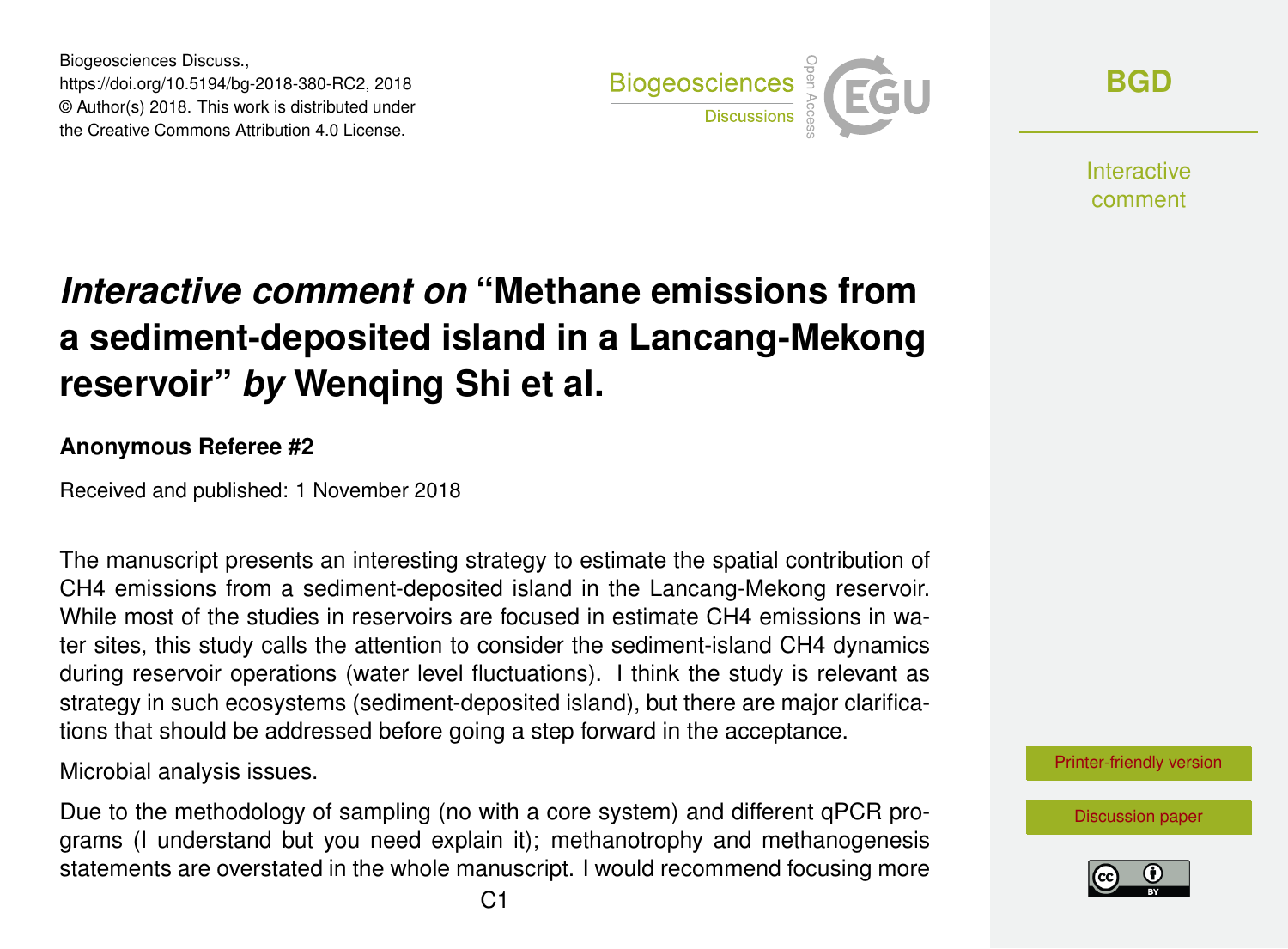into the water level fluctuation to explain the CH4 dynamics obtained. Additionally, Figure 5 contains an artifact in the axis to pronounce your statements in the manuscript, please use the same axis level to avoid confusion, even a statistical analysis comparing each site (methanogens vs methanotrophs) and whole samples may help to approve such patterns.

CH4 measurements.

While, the title of the manuscript is about CH4 emission. You have only one figure (Figure 4), and a small result description from the same figure (section 3.3) about CH4 emission patterns. Moreover, Figure 4 is overinterpreted by the extrapolation, which is valid, but you should explain the range of uncertain.

I have seen CH4 consumption in flux measurements in soils, but in water determinations are very strange. If you are confident of your measurements, I encourage you to include the data obtained, and explore relations with other parameters measured in the study.

Did you sample only once per time in each chamber? If you did it, you have large uncertain in your values, since there are a lot of risk to have leaks and lost sample before determining in the gas chromatograph. Which was the volume of gas pre-evacuated in each vial?

General statements.

There are several statements that you are not able to support with your data, it would help you make a list of different parameters obtained and see how to relate them. Then, avoid such interpretation about redox changes, exudates, among others.

Sections 4.2 and 4.3 contains several discussions unnecessary (they are more introduction than discussion) about the relevance of the CH4 emission from aquatic ecosystems, how methane is produced biologically, the environment relevance of reservoirs, shelf mitigation, limitations using Darcy fluxes.

Interactive comment

[Printer-friendly version](https://www.biogeosciences-discuss.net/bg-2018-380/bg-2018-380-RC2-print.pdf)

[Discussion paper](https://www.biogeosciences-discuss.net/bg-2018-380)